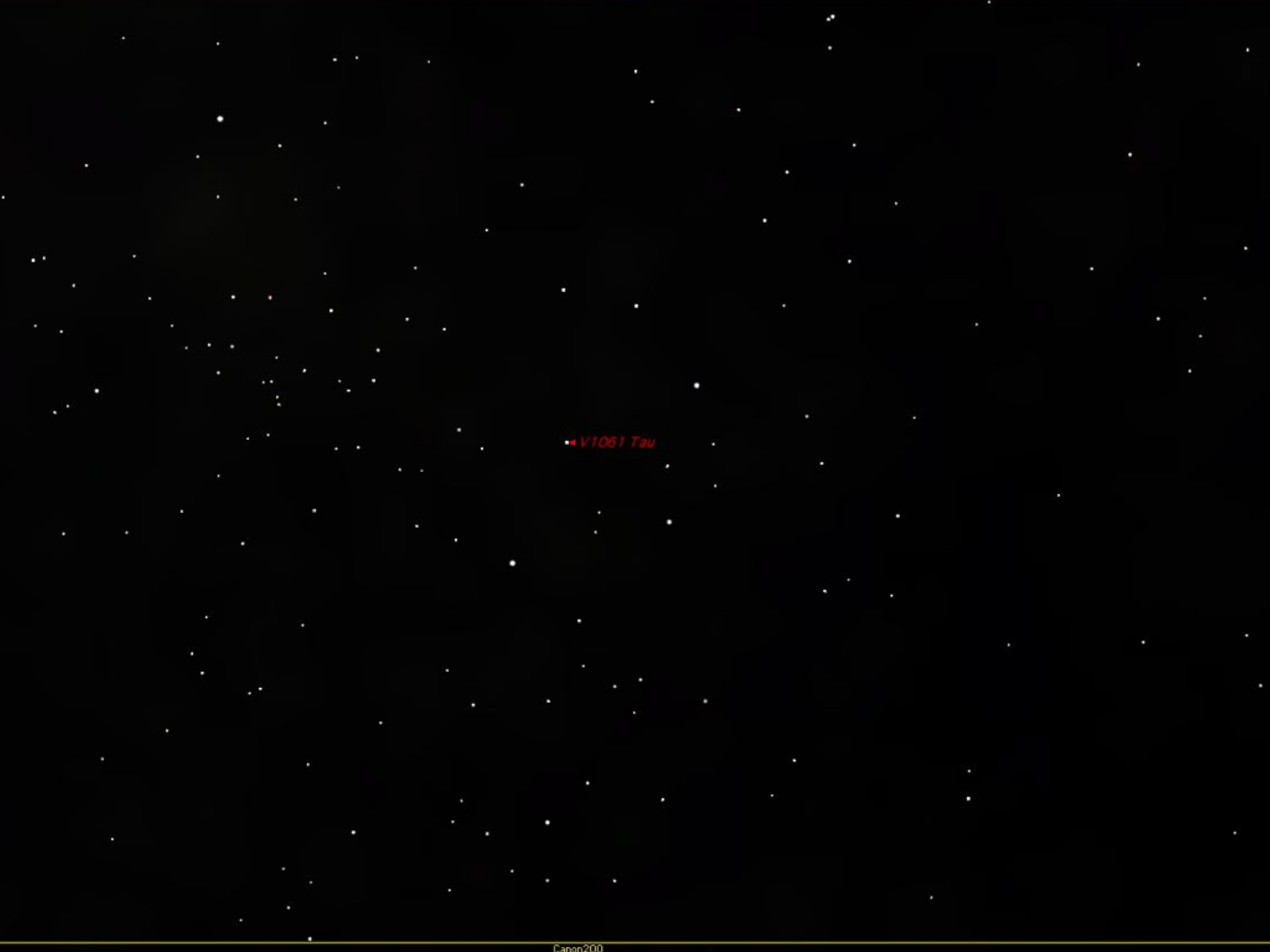# HIP23384 8.06V HIP 23259 8.04V

 $\blacksquare$ 

HIP23333 $7.78\mathrm{V}$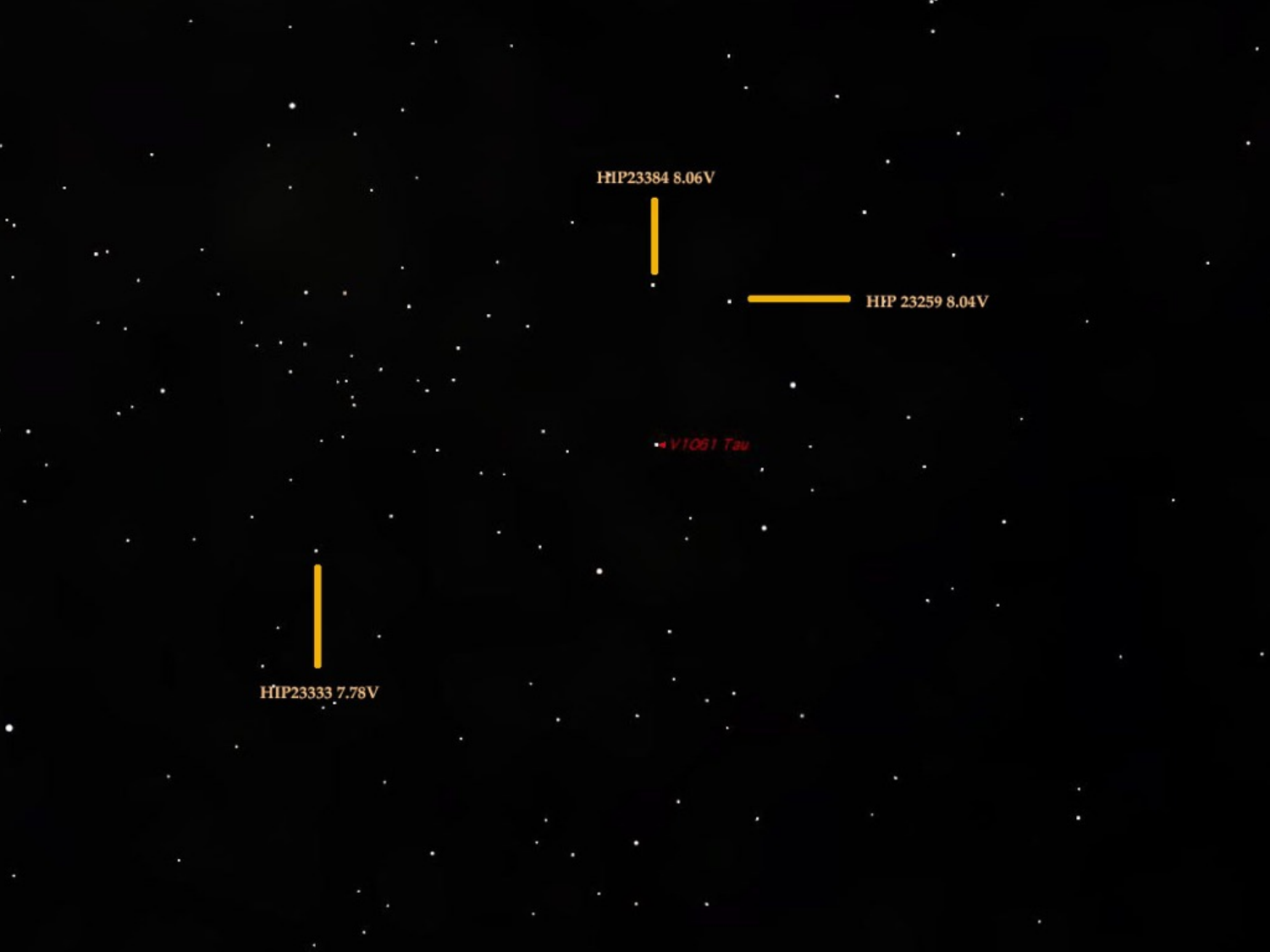#### **V1061 Tau**

**Discovered in 1990 Over contact EB system Maximum magnitude= 8.03V Period (latest Krakow)= 1.3852288 days Primary eclipse depth= 0.4 magnitude Secondary eclipse depth= 0.3 magnitude**

**Worth measuring at any time.**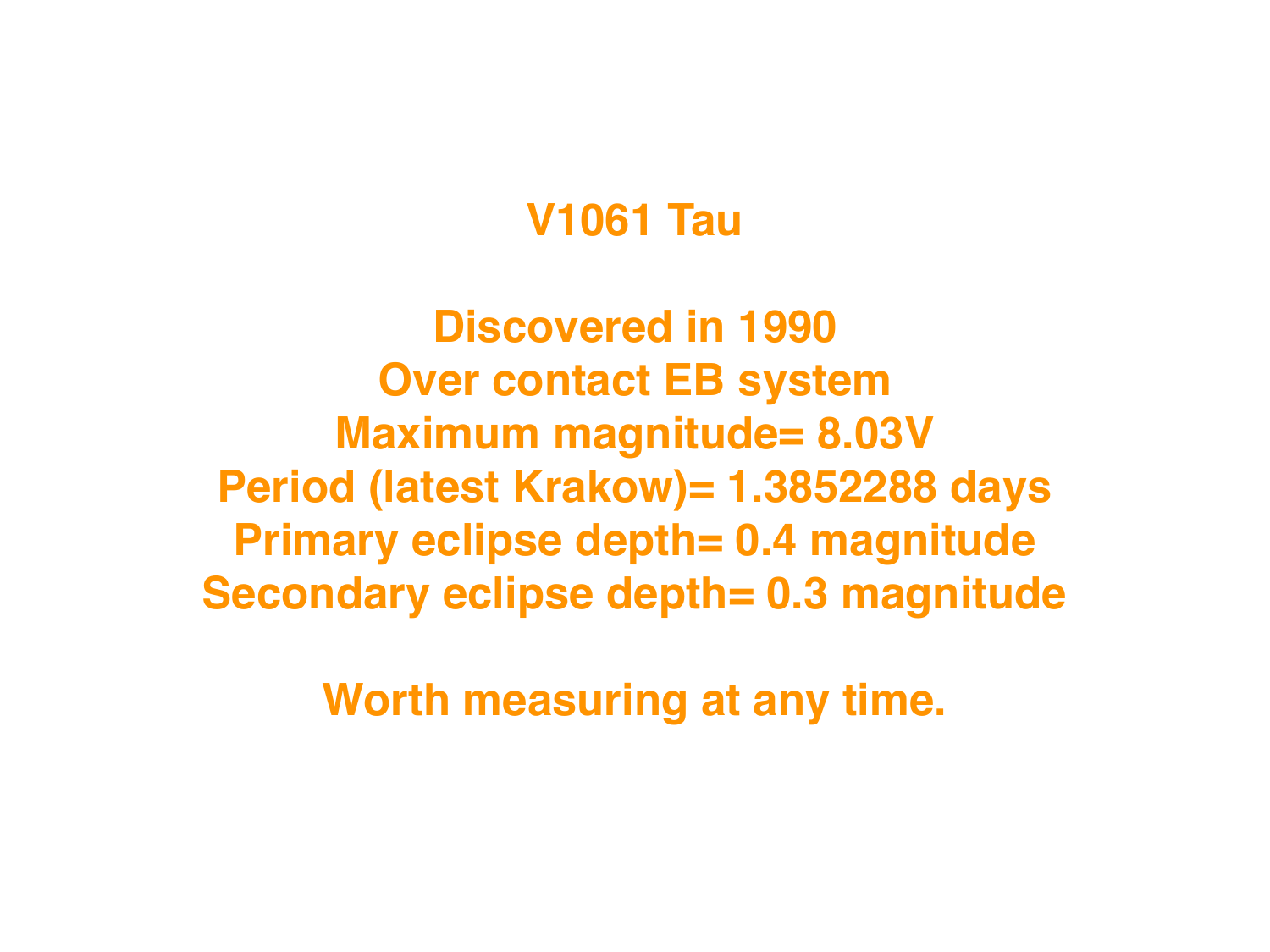#### **V1061 Tau**

## **Equipment: Canon 550D DSLR Canon 200mm lens plus remote switch and tripod.**

## **Settings: Exposure 4 seconds, ISO 800 and f3.2.**

**Image Number - 20**

**Images are stacked with AIP4WIN. The resulting stacked image is analysed.**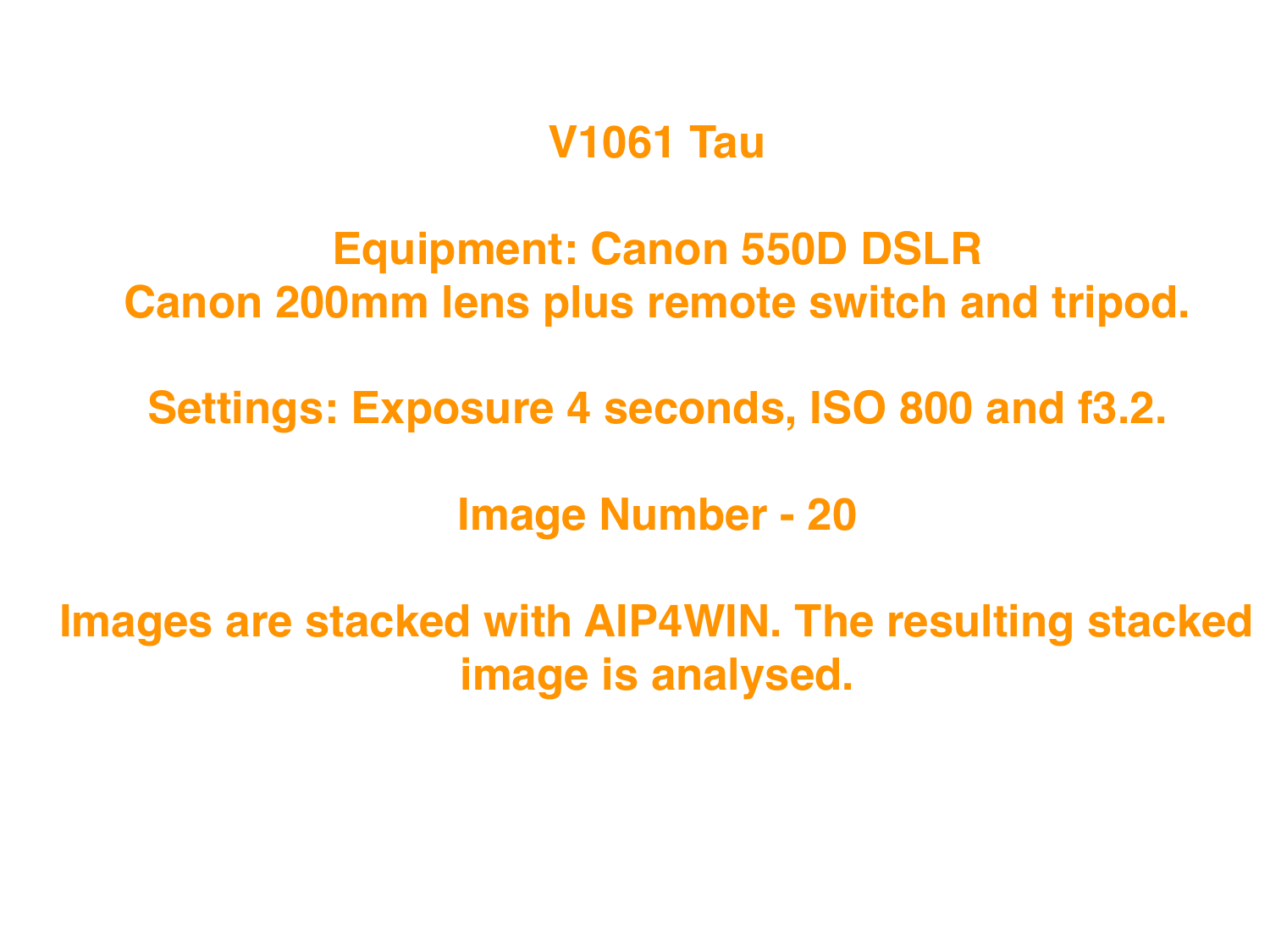## **V1061 Tau**

#### **Transformation to Johnson V magnitude**

**The experimental determined transformation coefficient of the Canon 550D camera is 0.08. This is used, with the colour (B-V) of each comparison, to correct the instrumental magnitude to V magnitude.**

**The V magnitude that is determined for a particular time and date is the average of the three stacked images of the comparisons.**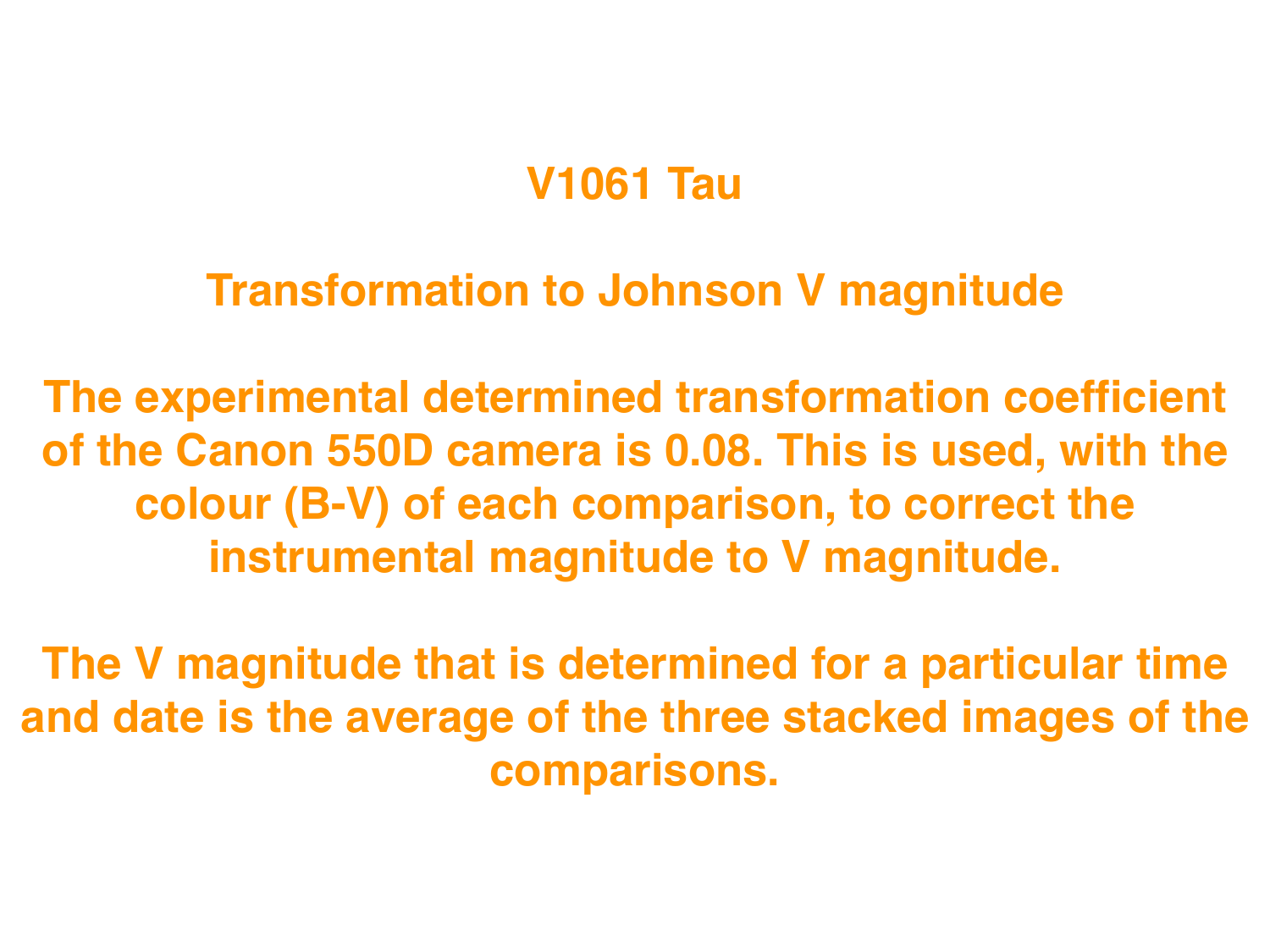#### **Errors**

**During the period of the measurements the biggest source of errors, in my view, were scintillation during windy nights, dispersing con trails and faint cirrus. The standard deviation on Rho Cas measurements during this period was, on average, 0.032 magnitude and varied from 0.007 to 0.065.**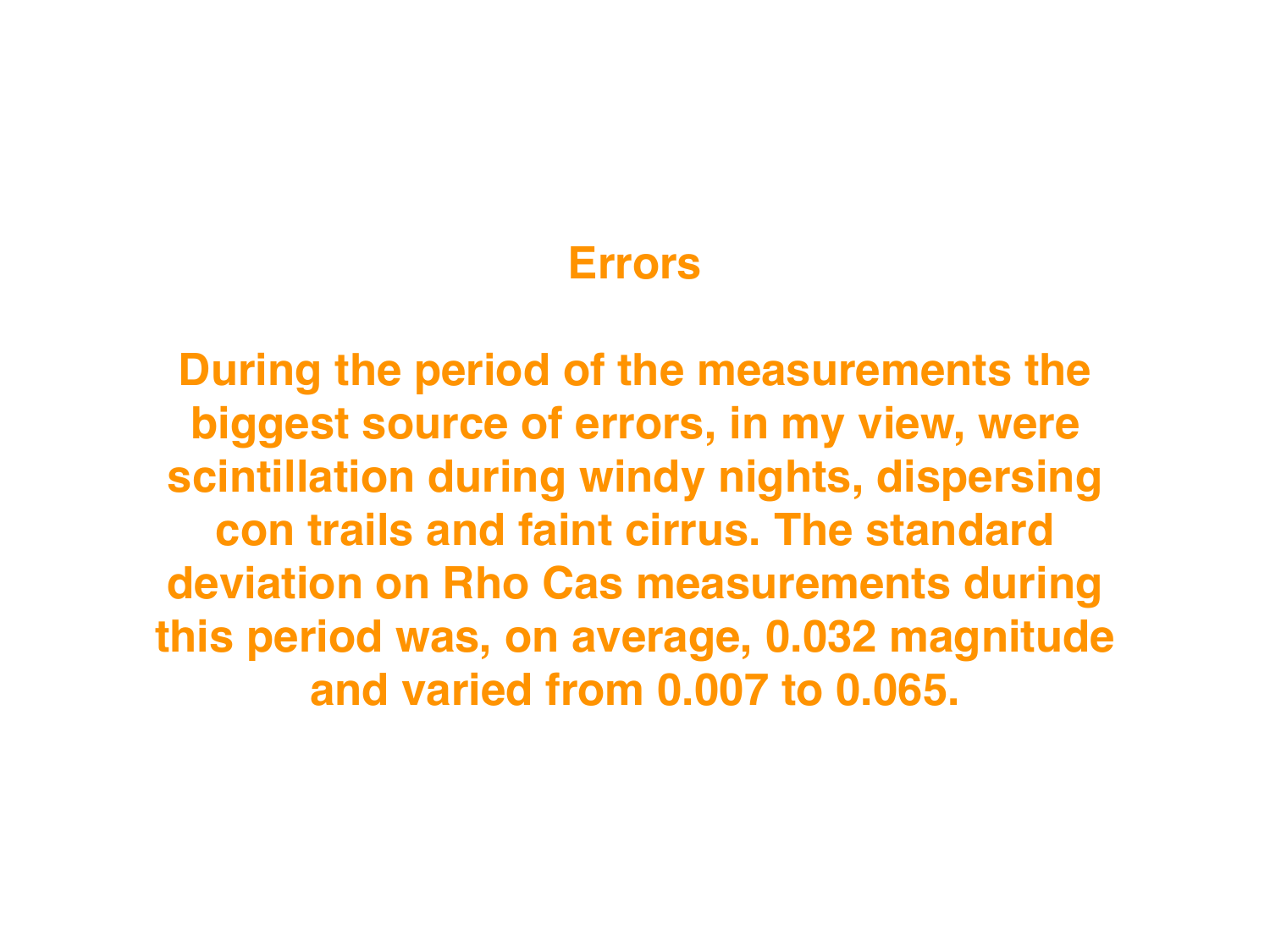



**Measurements over a three month period as the weather in Edinburgh allowed. The phase diagram is based on the 'latest' Krakow elements which are over 13 years old.**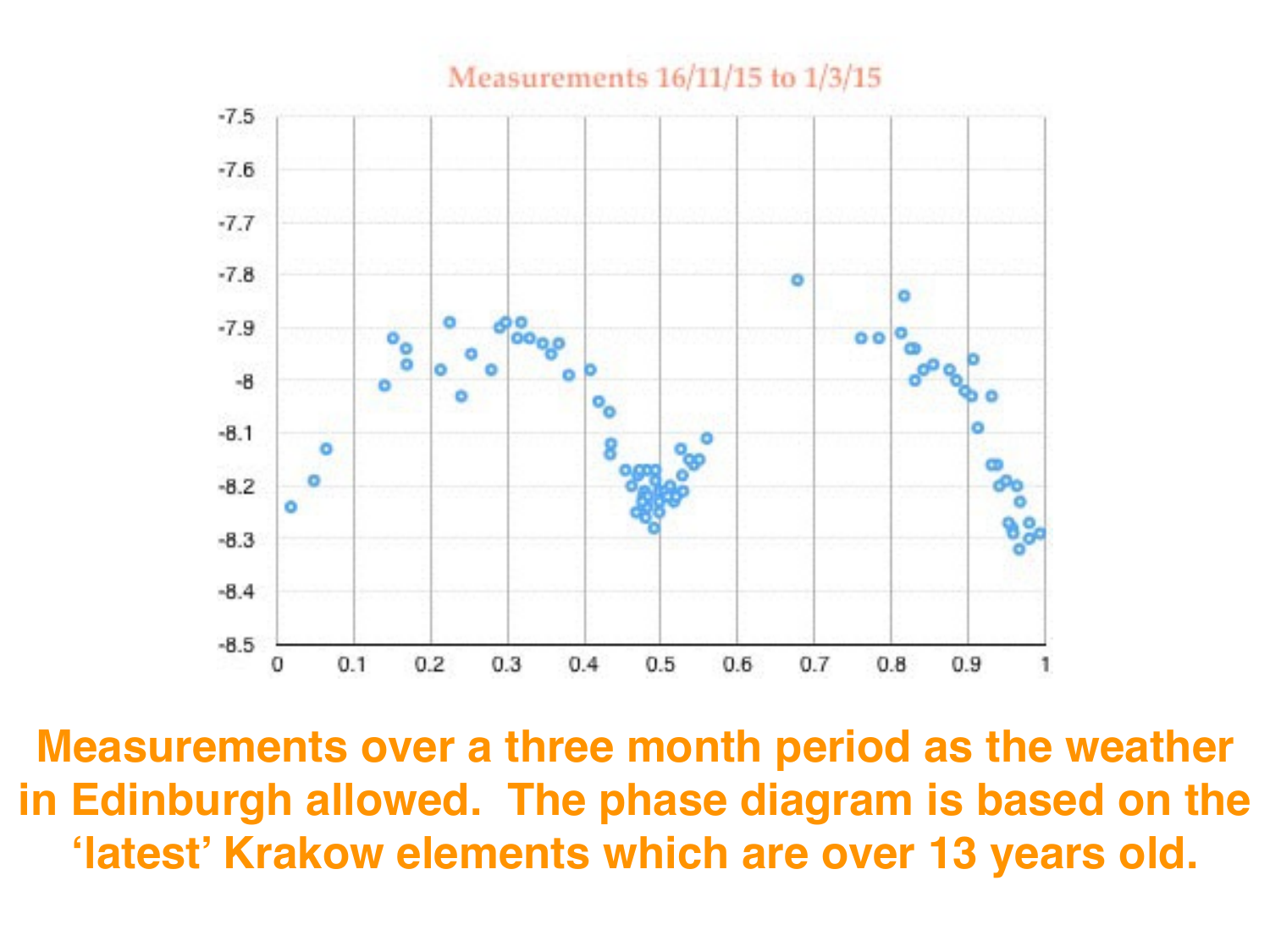

FIG.  $2 - V$  observations of V1061 Tauri with the computed curve from the elements of Table 4 (total eclipse).

**'V1061 Tauri - Analysis of a Newly Discovered Eclipsing BInary' Terrell, Williams & Kaiser PASP 107: 653=656, 1995 July.**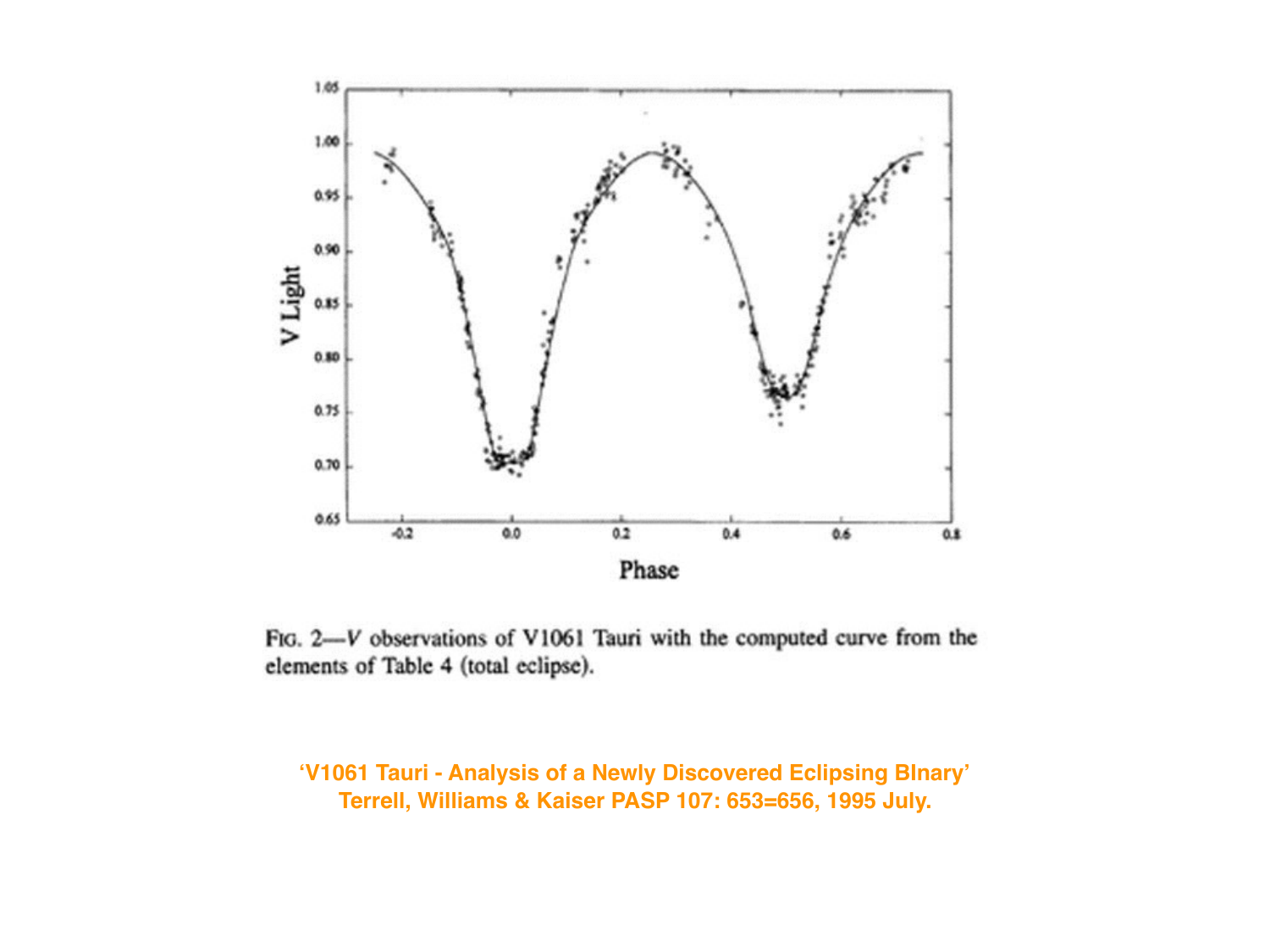

#### **Secondary Minimum**

**Here are all my measurements around the secondary minimum between 0.4 and 0.6 on the phase diagram. These do not seem to conclusively indicate that the the eclipse is total.**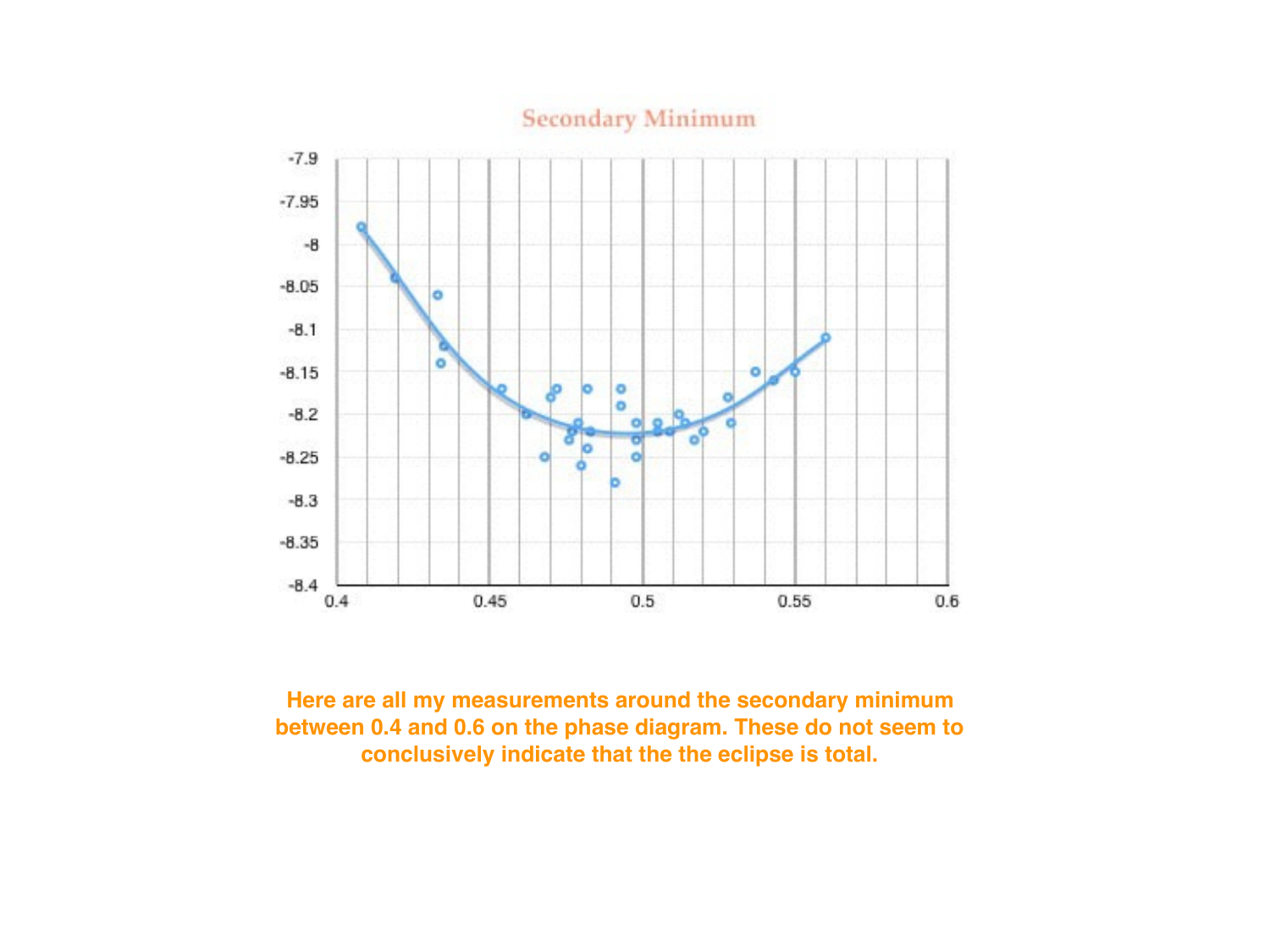

**Measurements across the secondary minimum on one night - 10th February 2016. These do seem to suggest that the eclipse is total for a period of about two hours.**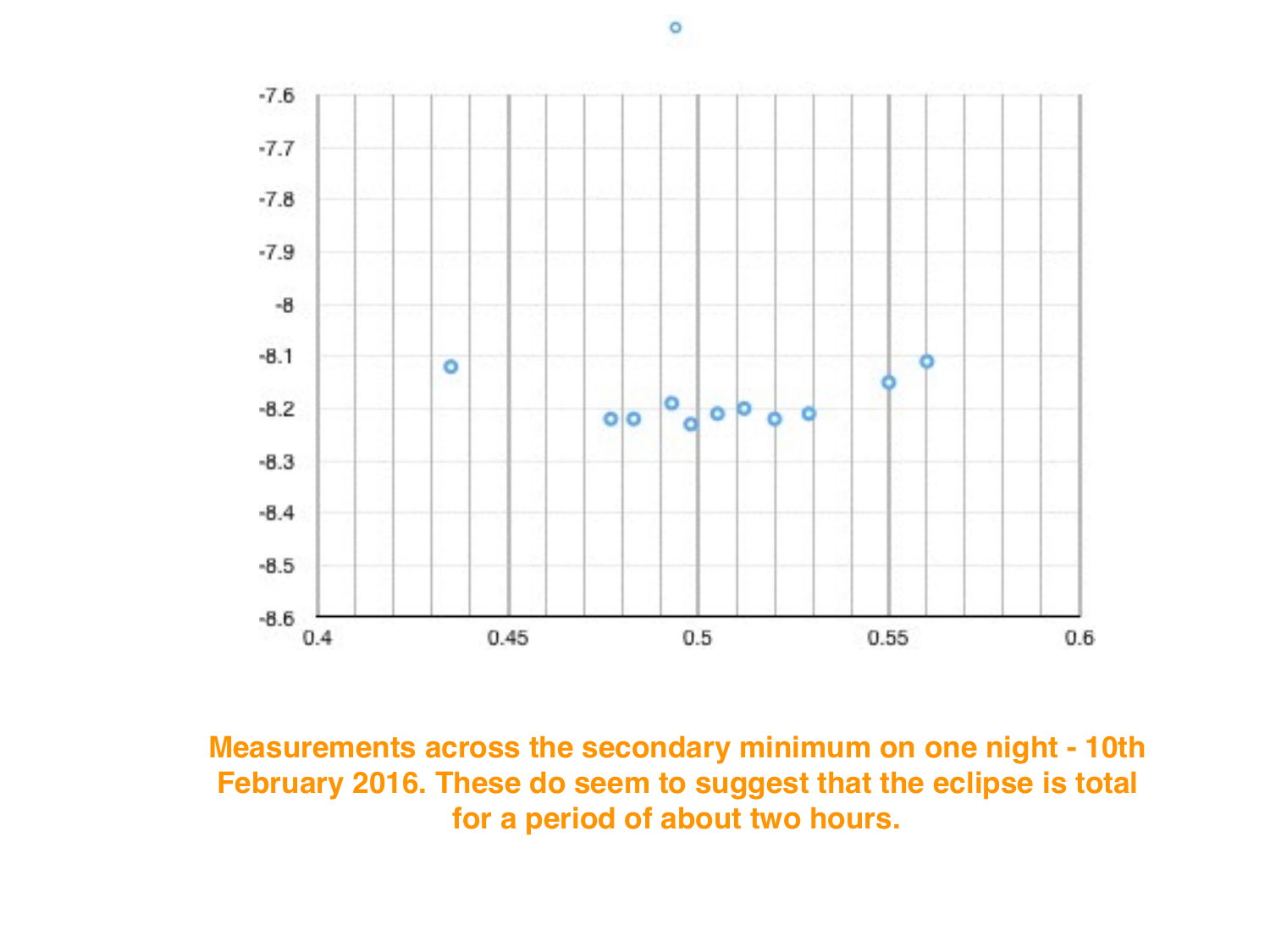#### **In the AAVSO Eclipsing Binary Update No 8 of September 1999 there is a report by M E Baldwin on his measurements of V1061 Tau.**

**He reported that the eclipses were total for 2.3 hours. He then made these points:**

**"When all the observations were reduced and plotted to phase, the light curve showed two minima of similar depth, about 0.35 and 0.30 magnitudes, and a total eclipse at minimum. How could this be? The two minima of similar depth meant that the two binary components are of similar luminosity. But in such a system, when one star totally eclipses the other, the combined light should decrease by about 50 percent or 0.75 magnitude.** 

**The answer became clear when astronomer Dirk Terrell performed a light-curve analysis (PASP 107,653, 1995). The only solution that would fit the observations outside of eclipse and allow a total eclipse at minimum included a large contribution of third light - about 44 percent of the total flux. If the light-curve analysis is correct, V1061 Tau has an unresolved third component."**